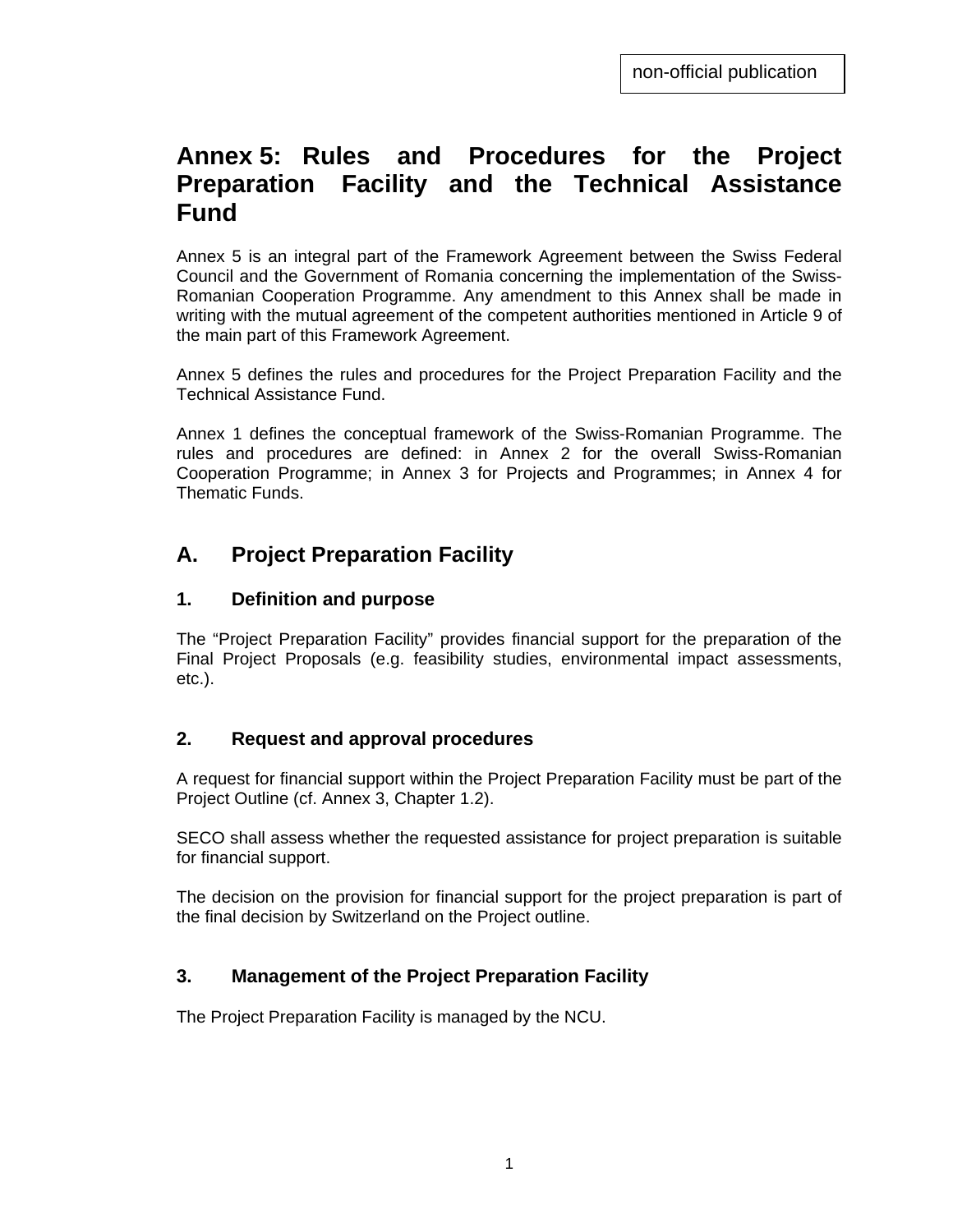### **4. Project Preparation Facility Agreement**

The Project Preparation Facility Agreement shall be prepared and signed by the NCU on the Romanian side and by SECO on the Swiss side. The content of the Project Preparation Facility Agreement shall include inter alia:

- Objectives of the Project Preparation Facility;
- Roles and responsibilities;
- Detailed listing of costs eligible for financing;
- Co-financing;
- Audit procedures, monitoring and reporting.

#### **5. Co-financing**

Financial means provided by the Project Preparation Facility require a minimum cofinancing of 15% by the recipient or any third party. The co-financing rate shall be determined on a case-by-case basis.

## **B. Technical Assistance Fund**

#### **1. Definition and purpose**

A Technical Assistance Fund may be established to contribute to some additional costs incurred by Romania for the efficient and effective implementation of the Contribution.

#### **2. Eligible costs**

Costs incurred by the Romanian authorities for tasks performed additionally and exclusively for the implementation of the Contribution are eligible for financing, if they belong to one of the following categories:

- a) Costs of monitoring and of the project selection committees for the Swiss-Romanian Cooperation Programme;
- b) Training for potential Executing Agencies with the objective to prepare them for the Swiss-Romanian Cooperation Programme;
- c) Hiring of consultants for the elaboration of procedures and guidelines to implement the Swiss contribution;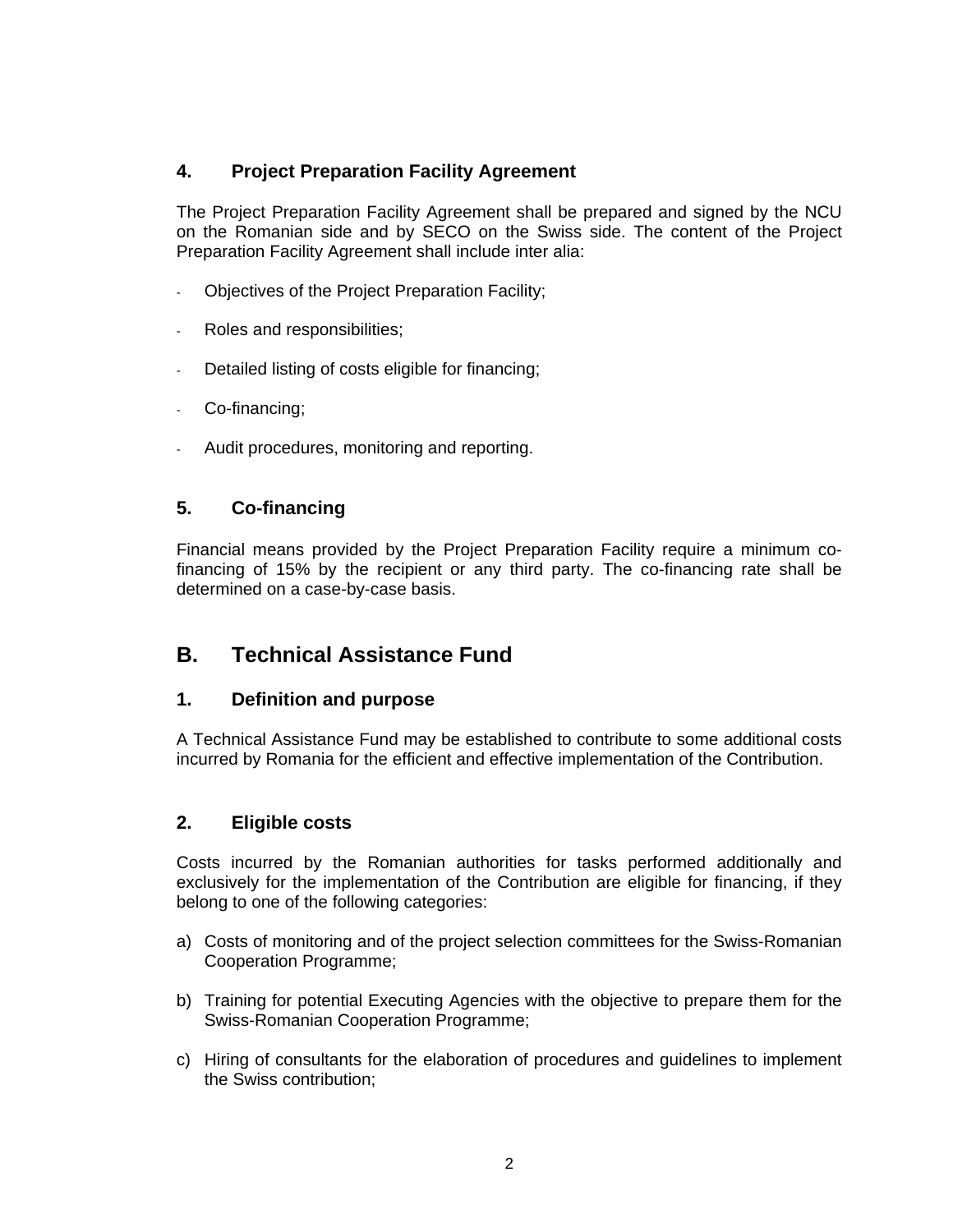- d) Hiring of consultants and experts for the identification and review of Project proposals addressed to the NCU and the preparation of financing requests to Switzerland;
- e) Hiring of consultants and experts for the monitoring, auditing and for the review of Supporting Measures financed by the Contribution and of the overall Swiss-Romanian Cooperation Programme;
- f) Audits and on the spot checks of operations related to the Contribution, where this relates to activities above and beyond the normal obligations of Romania;
- g) Publicity measures related to the Contribution;
- h) Costs for the participation in meetings with Swiss authorities held outside of Romania;
- i) Translation costs of the NCU and Intermediate Bodies at the level of the management of the Swiss Contribution;
- j) Additional equipment, including software, specifically procured for the implementation of the Contribution.

k) Staff costs incurred by the Romanian authorities for the management, implementation, monitoring and control of the Contribution are eligible, if:

- No other source of financing is available;
- A detailed assessment of staff requirements is available and agreed upon by the Parties;
- The financing of this staff is crucial for the efficient implementation of the Swiss Contribution;
- A monitoring and reporting system of staff costs is in place;
- Salaries and costs are in line with the employment policy of the administrative staff and correspond to the standard;
- The Romanian co-financing of the staff costs financed through the Technical Assistance Fund is 25 %.

#### **3. Intermediate Body for the Technical Assistance Fund**

The Technical Assistance Fund is managed by the NCU.

#### **4. Technical Assistance Fund Agreement**

The Technical Assistance Fund Agreement shall be prepared and signed by the NCU on the Romanian side and by SDC / SECO on the Swiss side. The content of the Technical Assistance Fund Agreement shall include inter alia:

- Objectives of the Technical Assistance Fund;
- Detailed listing of costs eligible for financing;